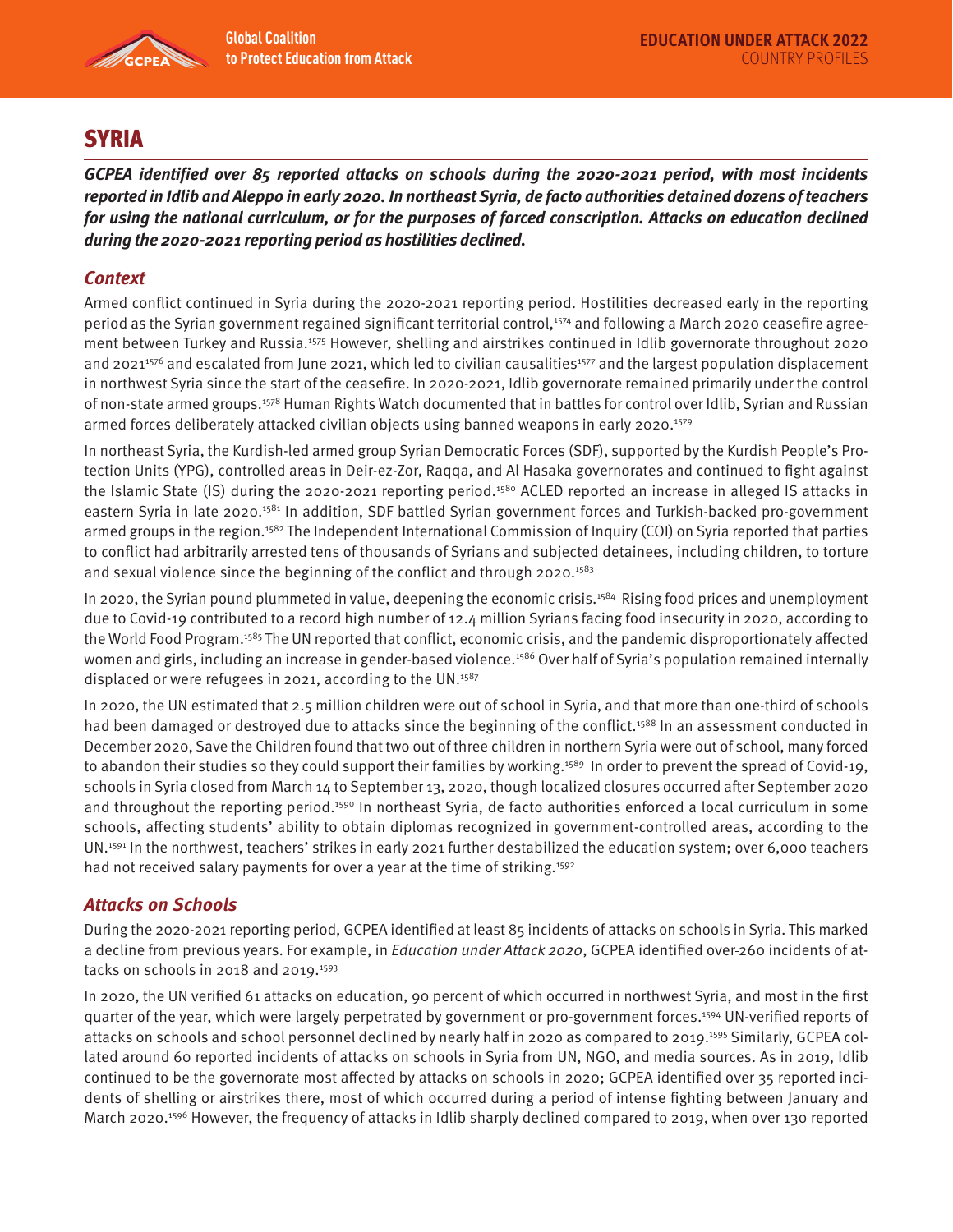

incidents of air-launched or ground-launched strikes were recorded.1597 This decrease may have occurred due to the abovementioned reduced fighting after a ceasefire between Turkey and Russia in March 2020. In 2020, GCPEA also identified reports of at least 15 attacks on schools in Aleppo,<sup>1598</sup> most of which involved airstrikes or ground-launched shelling.

Reported incidents of attacks on schools in Idlib and Aleppo governorates in 2020 included:

- On February 3, 2020, an airstrike hit Atarib School for Boys in Atarib, Jebel Saman district, Aleppo governorate, according to the UN and a local human rights monitor.<sup>1599</sup> The attack reportedly damaged the building and furniture.
- On February 4, 2020, OCHA, Airwars, and a local human rights monitor reported that heavy shelling struck a school in Afrin town, Aleppo governorate, while classes were taking place.<sup>1600</sup> OCHA, ACLED, and the human rights monitor reported that the attack allegedly injured eight students, and Airwars and the human rights monitor reported that the school's building and furniture were damaged during the attack. Two schools were damaged in the attack, according to Airwars, however GCPEA could not confirm this at the time of writing.<sup>1601</sup>
- Save the Children and local organization Hurras Network reported that on February 25, 2020, shelling struck ten schools in Idlib governorate, killing at least three teachers and injuring dozens of children and around seven teachers.1602 The UN verified eight attacks on schools and seven teacher casualties in Idlib city on that day.1603 Several of the schools sustained damage and reportedly closed following the attacks, affecting the education of thousands of students; for instance, Human Rights Watch reported that cluster munitions struck the yards of Bra'am secondary school and Khalid Sha'ar primary school in Idlib city at around 8:30 a.m., killing three teachers and injuring six, and damaging both schools. The schools, which served a total of 1,400 students, closed for several days.1604 Human Rights Watch and the UN also reported that the shelling destroyed Mounib Qamisheh primary school, a facility that served 1,200 students.<sup>1605</sup>
- Save the Children and the UN reported that on November 4, 2020, shelling and fragments struck Al Hikmah Education Complex in Kafraya, Ariha district, Idlib governorate, while approximately 150 students were in attendance. No students or teachers were injured or killed.<sup>1606</sup>

In addition, GCPEA identified at least nine reported incidents of attacks on schools in Al Hasaka, Damascus, Dar'a, Deirez-Zor, Homs, and Quneitra governorates, most of which involved improvised explosive devices (IEDs) or other explosives.<sup>1607</sup> For example:

- On May 1, 2020, an explosion occurred outside Homs Palestine Refugee Camp, in Homs governorate. Fragments from the blast hit the Al Shajara school, located inside the camp and operated by the United Nations Relief and Works Agency for Palestine Refugees in the Near East (UNRWA), damaging part of its roof, according to UNRWA.1608
- The UN, ACLED, RT News, and a local human rights monitor reported that on June 21, 2020, a roadside IED detonated next to Mahattah al-Thaniyah school in Dar'a city and governorate. The blast allegedly damaged the school's building and fence and killed two children, though the report did not specify whether the children were students at the school.<sup>1609</sup>

In 2021, the UN verified 28 attacks on schools.<sup>1610</sup> In the same year, GPCEA recorded at least 25 reports of attacks on schools in Syria.1611 These reports, which came from the UN, NGOs, media, and a human rights monitor, occurred primarily in Idlib governorate and involved 19 reports of airstrikes or ground-launched strikes, three reports of small arms fire, and three reports of an IED or UXO affecting a school, and one raid by an alleged armed group. Examples of incidents included:

- On January 14, 2021, the UN verified that a rocket struck Al-Sabbagh school in Ariha city, Idlib governorate, damaging the building. The UN, and a civil society monitor, did not report any casualties.<sup>1612</sup>
- The UN and a human rights monitor reported that on March 21, 2021, fighting in Ariha city, Idlib governorate, affected a school. The human rights monitor reported that artillery shells struck in the yard of the Jeel al Ghad school and damaged its yard, fence, and building.<sup>1613</sup> The UN reported that the attack caused all schools in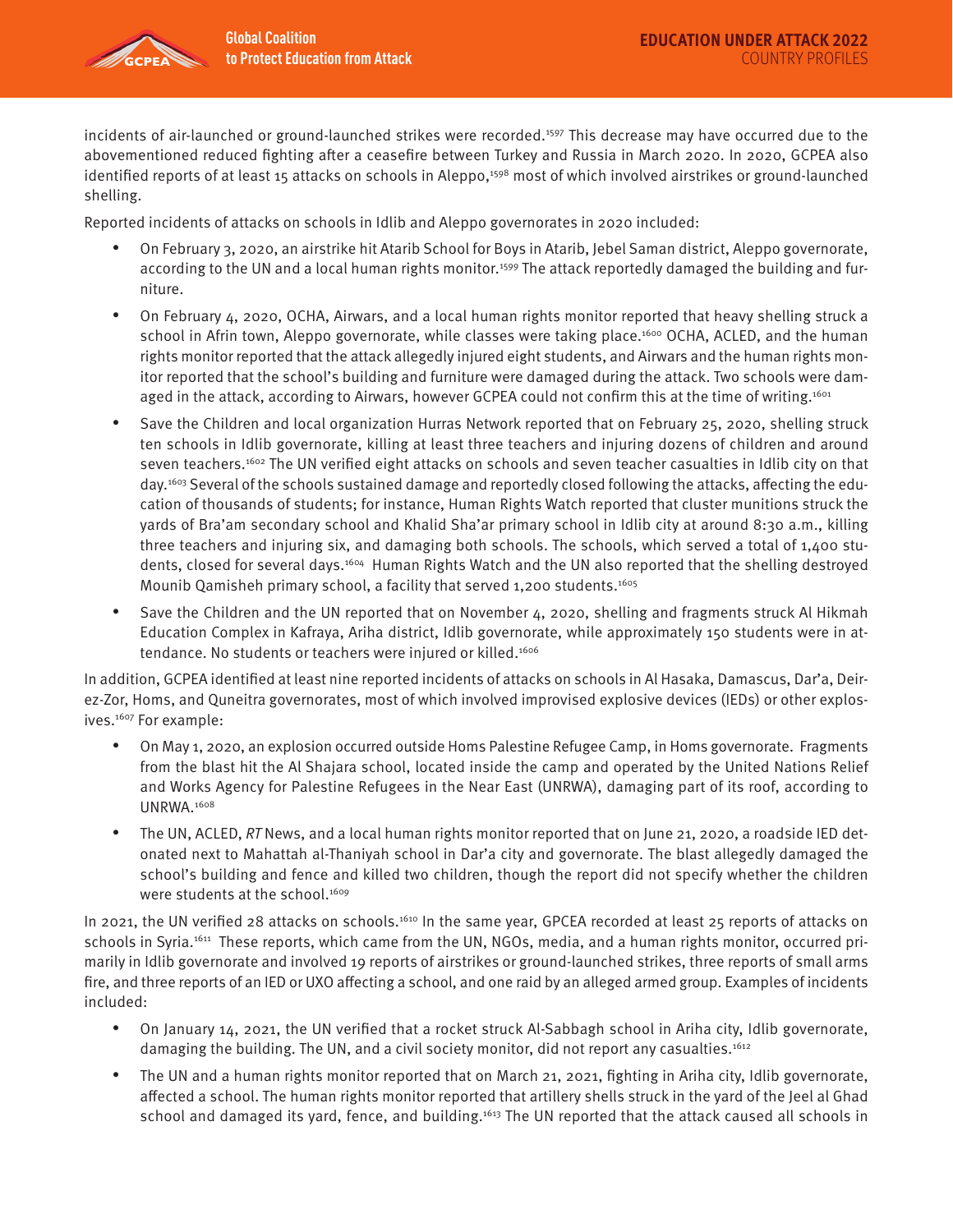

Ariha to close for a day and subsequently move to distance learning for an unspecified duration.1614

- On June 9, 2021, the UN verified that three rockets struck Abrar camp in Suwwaghiya city, Idlib governorate, destroying Abrar school.<sup>1615</sup>
- On July 3, 2021, a local human rights monitor reported that shelling hit Tishreen School in Ariha city, Idlib, and partially destroyed buildings and furniture.<sup>1616</sup> ACLED reported that the attack killed four children.<sup>1617</sup>
- On September 2, 2021, a local human rights monitor reported that a shell allegedly hit the Rasem al Omar Secondary School Ein Laruz town in Idlib governorate. and partially destroyed the external fence, as well as furniture inside the building.<sup>1618</sup>
- On September 5, 2021, the UN verified that more than one rocket struck an educational establishment in Ma'arrat Misrin town in Idlib governorate. The rocket destroyed the school building. This attack reportedly killed six children.<sup>1619</sup>
- On October 20, 2021, shelling in Ariha city, Idlib governorate allegedly landed near Abdulhamid Ghunaymi school and destroyed some of the school buildings. The attack reportedly occurred when students were traveling to school. ACLED reported that the attack allegedly killed 12 people, including students and teachers.<sup>1620</sup>
- On December 13, 2021, ACLED and a local human rights monitor reported that armed forces shelled a school in the village of Maarzaf in Idlib governorate. The school allegedly sustained damages including to its fence and gate.<sup>1621</sup>

Although incidents of attacks on schools declined during the reporting period, explosive remnants of war (ERW) continued to affect schools, according to the UN. In March 2021, the UN reported that ERW affected safe access to schools and other civilian infrastructure across conflict-affected areas of the country.<sup>1622</sup> The ICRC also noted that in Syria, children faced a high risk of landmines and ERW on the way to and from school.<sup>1623</sup> In addition, Syrian government forces reportedly established checkpoints in Manbij city, Aleppo governorate, and prevented educational supplies from reaching displaced students north of Aleppo.<sup>1624</sup>

### **Attacks on school students, teachers, and other education personnel**

During the 2020-2021 reporting period, GCPEA identified at least 17 reported incidents of attacks on school students, teachers, and other education personnel. Attacks increased slightly as compared to 2018 and 2019, when GCPEA identified around three attacks on school students and staff per year.1625 In particular, GCPEA identified an increase in arrests, threats, or intimidation of students and teachers, primarily in Al Hasaka, Deir-ez-Zor, and Raqqa governorates.

In 2020, GCPEA identified three incidents of attacks on school teachers and students, as well as anecdotal evidence of similar attacks.<sup>1626</sup> In one example, the UN reported that armed groups in Raqqa and other governorates threatened and harassed students traveling from conflict affected areas to government-controlled areas to take exams in June 2020.1627 For example, Syrians for Truth and Justice (STJ), a local human rights monitor, reported that on June 17, 2020, an armed group beat and detained students traveling from Idlib governorate to Hama governorate to take exams. At least two students were held for several hours during which the armed group shaved their heads.<sup>1628</sup>

In addition, on September 13, 2020, Syria Times reported that members of an armed group beat and threatened students and teachers who were protesting the group's use of Martyr Hanna Atallah High School in Al Hasaka town and governorate.1629

In 2021, GCPEA identified at least 14 incidents of attacks on school students, teachers and other education personnel.<sup>1630</sup> Of these, two involved the alleged targeted killing of teachers and nine incidents involved the arrest of school teachers in Al Hasaka governorate. According to media reports and the UN, local authorities that controlled areas of Al Hasaka governorate mandated the use of their own curriculum in place of the Syrian government's program.<sup>1631</sup> Between January 1 and February 15, 2021, local authorities reportedly detained dozens of teachers who continued to teach the government curriculum, according to a local human rights monitor.1632 The UN reported that in February 2021 alone, de facto authorities arrested 23 teachers for teaching the government curricula.1633 Some teachers and students who protested the detention of teachers were also reported to be arrested or attacked. Examples included: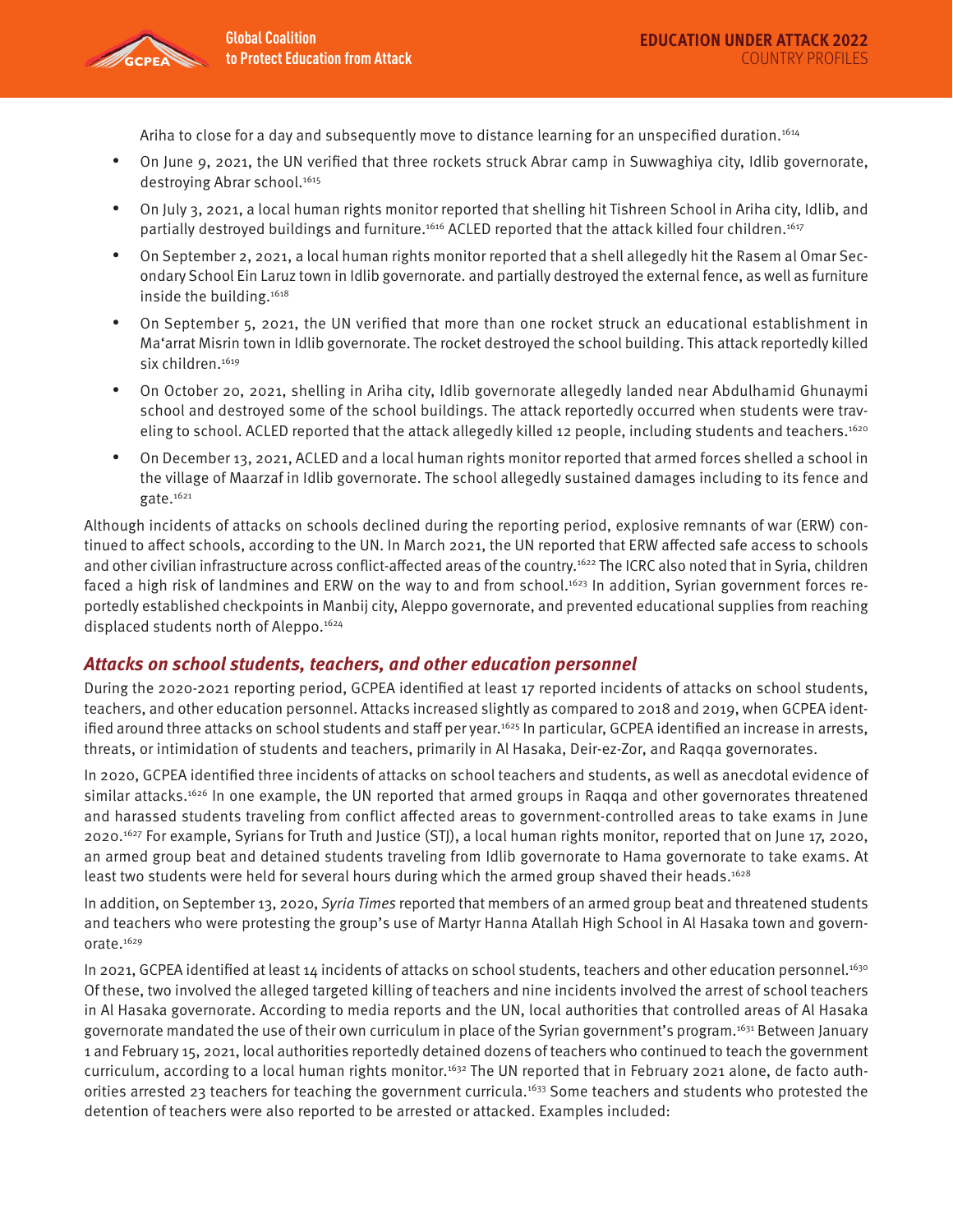

- On January 19, 2021, local human rights organizations and media reported that SDF security forces detained seven teachers from Darbasiyah town, Ras al Ain district, Al Hasaka governorate, for teaching the Syrian government curriculum.1634
- A local human rights organization and a media outlet also reported that on January 20, 2021, in response to the arrest of teachers the previous day, school teachers and students held a protest in Darbasiyah, Ras al Ain district, Al Hasaka governorate. Local security forces reportedly dispersed the protesters, beat several students, and arrested 17 students, some of whom were allegedly minors.<sup>1635</sup> The UN reported that all but one of the detained teachers were released.<sup>1636</sup>
- A local human rights monitor and ACLED reported that local authorities arrested five teachers from Amuda city, Quamishli district, Al Hasaka governorate, on February 6, 2021.<sup>1637</sup> Also in Amuda city, the UN reported that on February 7 and 8, 2021, armed parties arrested and released nine teachers who were accused of teaching the government curriculum.1638
- On August 7, 2021, local authorities arrested five teachers in al-Malikeyyeh, Al Hasaka governorate, for allegedly teaching the government curriculum, according to local media.<sup>1639</sup>

Also in 2021, the Syrian Democratic Forces began to explicitly target and forcibly conscript teachers, according to local media reports. A local human rights organization reported that SDF allegedly arrested 34 teachers in order to conscript them into the armed group between January 1 and February 15, 2021. The organization also estimated that around 550 teachers had been removed from their posts after refusing to join the ranks of the armed group.<sup>1640</sup>

In 2021, school students also experienced interferences to their education that may have constituted threats. In June 2021, the UN reported that many students in northwest Syria did not travel across front lines to take final exams in areas under government control out of fear of harassment, conscription, or arrest.<sup>1641</sup> Also in northwest Syria, on September 16, 2021, local authorities used force to disperse a student protest in Ain al Arab, Aleppo; students were demanding that local authorities permit teaching of the government curriculum, according to ACLED and local media.<sup>1642</sup>

# **Military use of schools and universities**

During the 2020-2021 reporting period, GCPEA identified over 35 incidents of military use of schools and universities. In 2019, the UN verified reports of 32 incidents of military use of schools in Syria, primarily by non-state armed group People's Protection Units (YPG), government forces, or factions of SDF,<sup>1643</sup> and in 2018 the UN verified 24 incidents of military use of schools.1644

In 2020, the UN verified 31 cases of military use of schools in Syria, three-quarters of which occurred in northeast Syria.1645 Also in 2020, the UN verified that government forces had vacated 12 schools previously used in 2019 or the first half of 2020.<sup>1646</sup> Among other military purposes, the UN documented that parties to conflict used some schools as detention centers throughout Syria between 2011 and 2020.<sup>1647</sup>

In 2020, GCPEA identified four reports of military use of schools, including the following:

- In May 2020, the UN reported that SDF used the Yarmouk School, located in Karayji, Deir-ez-Zor governorate, for military purposes while it was closed during Covid-19 confinement measures.<sup>1648</sup>
- STJ reported that in July 2020, an armed group was using a primary school in Gharanij town, Abu Kamal district, Deir-ez-Zor governorate, as an office for its Anti-Terrorism Department.<sup>1649</sup>
- A local human rights organization reported that state security forces raided Abdul Fattah Qazziz school in Ma'aret al Numan city, Al Ma'ra district, Idlib governorate, on September 10, 2020. The forces allegedly looted the school and used it as a training center. $1650$
- In September 2020, Syria Times and ACLED reported that an armed group occupied Martyr Hanna Atallah High School in Al Hasaka city and governorate and barred students and staff from entering.<sup>1651</sup>

In 2021, the UN verified 17 cases of military use of schools.<sup>1652</sup> Also in 2021, GCPEA identified at least six reported incidents of military use of schools by armed groups in Daraa. In October 2021, local news sources reported that armed groups continued to use six schools in Lajat district, Daraa governorate as military headquarters, schools which they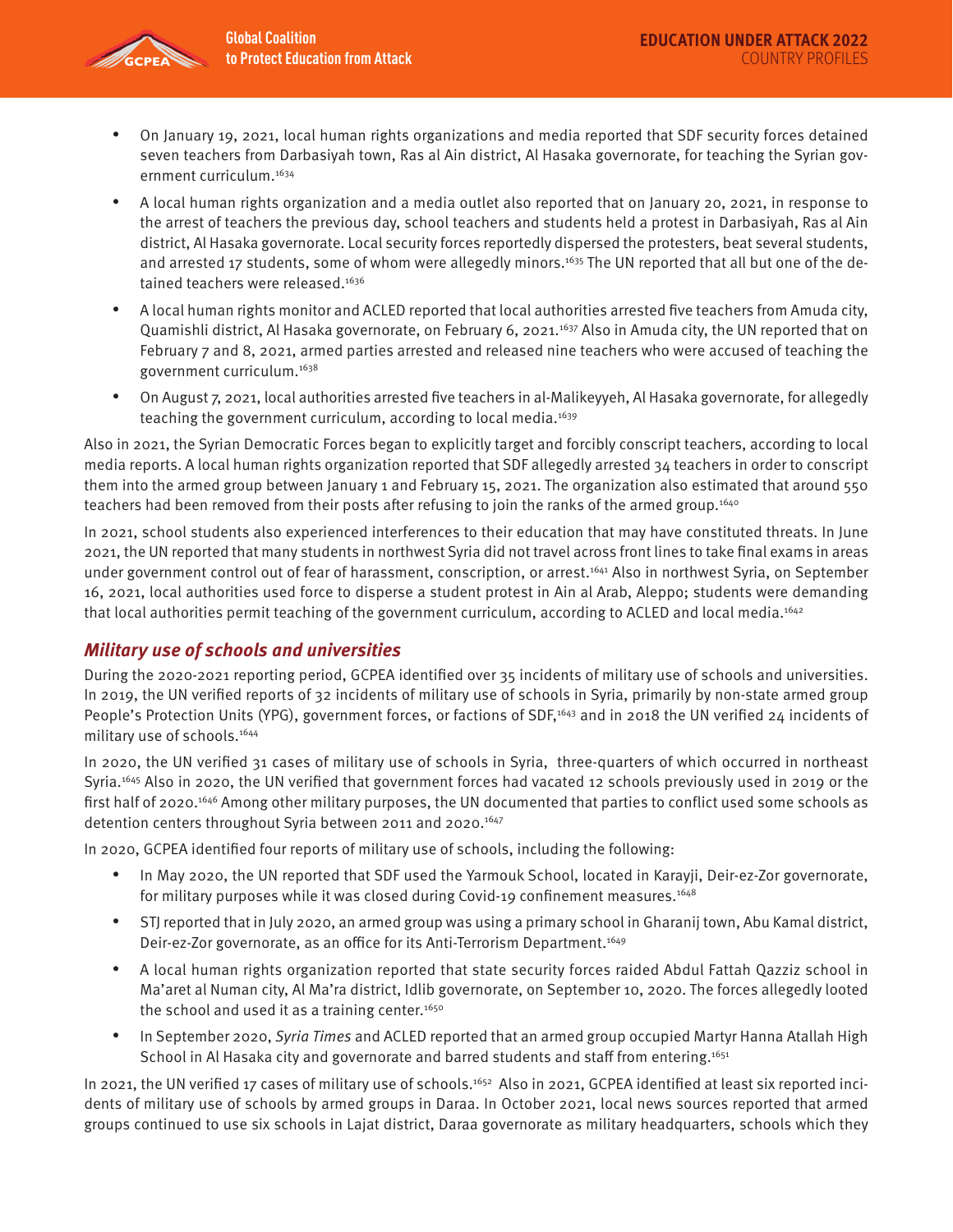

have been using since 2018. The reports noted that at least one of the schools was partially operational for education purposes while the military occupied another part of the building.1653

### **Attacks on higher education**

During the 2020-2021 reporting period, GCPEA identified at least five incidents of attacks on higher education. During the period covered by Education under Attack 2020, GCPEA also identified sporadic incidents of attacks on higher education, with only two reported incidents in 2019 and three in 2018.1654

In 2020, GCPEA identified at least three incidents of attacks on higher education facilities in Aleppo and Damascus governorates, from the UN and a human rights monitor. These incidents involved shelling or other explosive weapons and damaged at least two of the facilities:

- A local human rights organization reported that a shell struck near Ittihad Private University in Aleppo city, Jebel Saman district, Aleppo governorate, on January 12, 2020, damaging the facility's building and furniture.<sup>1655</sup>
- The UN reported that on February 1, 2020, several ground-launched strikes hit the University of Aleppo in Aleppo governorate.<sup>1656</sup>
- On February 25, 2020, the UN reported that an IED detonated inside a car near Al-Sham Private university in Damascus city and governorate. The report listed two civilian casualties but did not specify whether they attended or worked at the university.<sup>1657</sup>

In 2021, GCPEA identified at least two attacks on higher education personnel and one on a higher education facility:

- Local media and a human rights monitor reported that on April 7, 2021, residents near al Tawama village, Idlib governorate, recovered the dead body of university professor who also served as the Minister of Higher Education for the de facto administration in northwest Syria. The professor had gone missing on April 3, 2021, while he was on his way to work. His body showed signs of torture.<sup>1658</sup>
- On July 21, 2021, artillery shells struck a compound housing a teacher training institute in Bara town, Jabal al Zaweya, Idlib governorate, according to a human rights monitor. The building sustained minor damages.<sup>1659</sup>

In 2021, the Harvard Humanitarian Initiative also released a report documenting direct violence against medical and nursing educators and students in northwest Syria.1660 These attacks, along with the conflict's other effects on the healthcare education and provision system, caused a reported shortage in medical professionals in non-governmentcontrolled areas.

<sup>1574</sup> Ben Hubbard, "Syria's Economy Collapses Even as Civil War Winds to a Close," The New York Times, June 15, 2020.

<sup>1575 &</sup>quot;Idlib between September 2015 and May 2020: a timeline," International Crisis Group, May 15, 2020. "Additional Protocol to the Memorandum on Stabilization of the Situation in the Idlib De-Escalation Area," Ministry of Foreign Affairs of the Russian Federation, March 6, 2020.

<sup>1576</sup> Dareen Khalifa and Noah Bonsey, "In Syria's Idlib, Washington's Chance to Reimagine Counter-terrorism," International Crisis Group commentary, February 3, 2021. "Humanitarian Situation Overview in Syria – Northwest Syria- November 2020," REACH, November 2020, p. 1.

<sup>1577</sup> United Nations Office for the Coordination of Humanitarian Affairs, "Syrian Arab Republic: Developments in north-west Syria and Ras Al Ain – Tell Abiad: Situation Report No. 33 – November 2021", December 16, 2021. United Nations Office for the Coordination of Humanitarian Affairs. "Syrian Arab Republic: Developments in north-west Syria and Ras Al Ain- Tell Abaid – Situation Report No. 31 -September 2021", October 13, 2021. United Nations Office for the Coordination of Humanitarian Affairs, "Syrian Arab Republic: Developments in north-west Syria and Ras Al Ain – Tell Abiad – Situation Report No. 34 – December 2021", January 17, 2022.

<sup>1578</sup> Human Rights Watch, World Report 2021: Events of 2020, (New York: Human Rights Watch, January 2021), Syria chapter. Human Rights Watch, World Report 2022: Events of 2021, (New York: Human Rights Watch, January 2022), Syria chapter.

<sup>1579</sup> Human Rights Watch, "Targeting Life in Idlib': Syrian and Russian Strikes on Civilian Infrastructure," (New York: Human Rights Watch, October 2020), https://www.hrw.org/sites/default/files/media\_2020/10/syria1020\_web.pdf (accessed December 17, 2020), p. 111.

<sup>1580</sup> Sirwan Kajjo, "US-Backed SDF Targets IS Militants in Eastern Syria," Voice of America, December 27, 2020. "Syria: Shoring Up Raqqa's Shaky Recovery", International Crisis Group, November 18, 2021.

<sup>1581</sup> Muaz A., "The State of Syria: Q2 2020 - Q3 2020," ACLED, October 12, 2020.

<sup>&</sup>lt;sup>1582</sup> Sirwan Kajjo, Fresh Clashes Erupt Between Kurdish, Government Forces in Northeast Syria," Voice of America, January 31, 2021. Khaled al-Kha-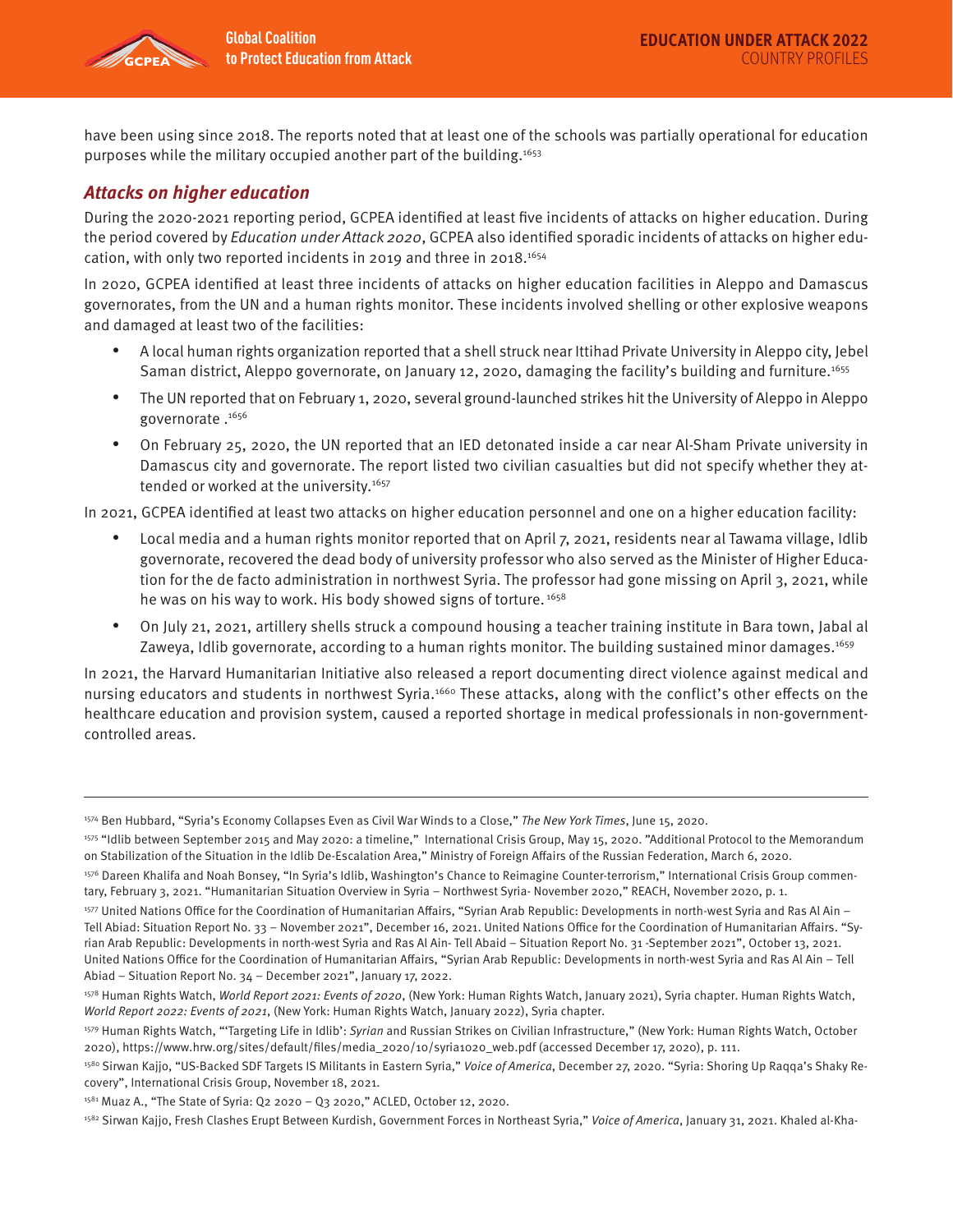

teb, "Turkish-backed Syrian forces intensify attacks on US-aligned Syrian Kurdish group," Al-Monitor, September 14, 2021.

<sup>1583</sup> United Nations Human Rights Council, "A decade of arbitrary detention and imprisonment - Report of the Commission of Inquiry of the Syrian Arab Republic," A/HRC/46/55, Advanced Unedited Version, March 2, 2021, paras. 5, 7, 28.

1584 Ben Parker, "Inflation, shortages worsen Syrian poverty on eve of new US sanctions," The New Humanitarian, June 9, 2020.

<sup>1585</sup> "Twelve million Syrians now in the grip of hunger, worn down by conflict and soaring food prices," World Food Program news release, February 17, 2021.

1586 OCHA, "Syrian Arab Republic 2021 Needs and Response Summary," February 22 2021, p. 6.

1587 "Syria Refugee Crisis," UNHCR, March 2021.

1588 OCHA, "Humanitarian Response Plan Syrian Arab Republic," December 2020, pp. 9, 49.

1589 Sonia Khush, "Briefing to the United Nations Security Council on the Humanitarian Situation in Syria," February 25, 2021, p. 1.

1590 OCHA, "Syrian Arab Republic COVID-19 Response Update No.15," February 16, 2021, p. 1, 3; "Whole of Syria Humanitarian Situation Report End of Year 2020," UNICEF, February 2021, 2. "Whole of Syria Humanitarian Situation Report, 30 September 2021", UNICEF, September 30, 2021. 1591 United Nations Security Council, "Report of the Secretary-General on Children and armed conflict in the Syrian Arab Republic," S/2021/398, April 23 2021, para. 31.

1592 "North West Syria: Teachers on strike as one in three teachers working without pay," Southern Turkey Education Cluster, March 26, 2021. 1593 GCPEA, Education under Attack 2020, Syria Chapter.

1594 MRM 4 Syria, as cited in "Continued Learning for All Syrian Children and Youth #NoLostGeneration," UNICEF and UNHCR, April 10, 2021, p. 2. UN Security Council, "Children and armed conflict: Report of the Secretary-General," A/75/873–S/2021/437, May 6, 2021, para. 183.

1595 GCPEA, Education under Attack 2020, Syria Chapter.

1596 A full list of references can be found on GCPEA's website, https://protectingeducation.org/wp-content/uploads/eua\_2022\_references.pdf 1597 GCPEA, Education under Attack 2020, Syria chapter.

1598 A full list of references can be found on GCPEA's website, https://protectingeducation.org/wp-content/uploads/eua\_2022\_references.pdf 1599 SOHR; SNHR, as cited in ACLED, Event ID SYR75064 (data downloaded December 17, 2020). "Russian forces bombed a school in al Atareb city in Aleppo, on February 3," SNHR news release, February 3, 2020. United Nations Security Council, "Report of the Secretary General on the Implementation of Security Council resolutions 2139 (2014), 2165 (2014), 2191 (2014), 2258 (2015), 2332 (2016), 2393 (2017), 2401 (2018), 2449 (2018) and 2504 (2020)," S/2020/327, April 23, 2020, para. 15.b.

1600 SOHR; Liveuamap; SNHR, as cited in ACLED, Event ID SYR75395. Airwars, Incident ID YS086, February 4, 2020. SNHR, "The Most Notable Human Rights Violations in Syria in February 2020," Report, March 4, 2020, p. 10. OCHA, "Syrian Arab Republic: Recent Developments in Northwest Syria Flash Update - As of 6 February 2020,"" February 6, 2020, p. 2. " 1601 Ibid.

1602 "Idlib, Syria: Casualties as Ten Schools Hit in One Day During Intense Shelling," Save the Children news release, February 25, 2020.

<sup>1603</sup> United Nations Security Council, "Report of the Secretary General on the Implementation of Security Council resolutions 2139 (2014), 2165 (2014), 2191 (2014), 2258 (2015), 2332 (2016), 2393 (2017), 2401 (2018), 2449 (2018) and 2504 (2020)," S/2020/327, April 23, 2020, para. 15.e. 1604 Human Rights Watch, "'Targeting Life in Idlib': Syrian and Russian Strikes on Civilian Infrastructure," (New York: Human Rights Watch, October 2020, p. 115, 120.

1605 Human Rights Watch, "Targeting Life in Idlib': Syrian and Russian Strikes on Civilian Infrastructure," (New York: Human Rights Watch, October 2020), p. 120. United Nations Security Council, "Report of the Secretary General on the Implementation of Security Council resolutions 2139 (2014), 2165 (2014), 2191 (2014), 2258 (2015), 2332 (2016), 2393 (2017), 2401 (2018), 2449 (2018) and 2504 (2020)," S/2020/327, April 23, 2020, para. 15.f.

1606 "Syria: At Least Four Children Killed in Intense Shelling across Idlib," Save Children news release, November 4, 2020. United Nations Security Council, ""Report of the Secretary General on the Implementation of Security Council resolutions 2139 (2014), 2165 (2014), 2191 (2014), 2258 (2015), 2332 (2016), 2393 (2017), 2401 (2018), 2449 (2018), 2504 (2020) and 2533 (2020)," S/2020/1195, December 11, 2020, para. 24. 1607A full list of references can be found on GCPEA's website, https://protectingeducation.org/wp-content/uploads/eua\_2022\_references.pdf

1608 UNRWA, "Syria Regional Crisis Emergency Appeal Progress Report for the reporting period 01 January - 30 June 2020," January 4, 2021, p. 10. 1609 Jisr; SHAM; SY24; SNHR; SOHR; Facebook, as cited in ACLED, Event ID SYR79595 (data downloaded December 17, 2020). "School was damages when an IED of unknown origin exploded in Daraa city on June 21," SNHR news release, June 24, 2020. "Syria. A person was killed when an explosive device planted by gunmen exploded in Daraa," RT Online, June 21, 2020. "United Nations Security Council, ""Report of the Secretary General on the Implementation of Security Council resolutions 2139 (2014), 2165 (2014), 2191 (2014), 2258 (2015), 2332 (2016), 2393

(2017), 2401 (2018), 2449 (2018), 2504 (2020) and 2533 (2020),"" S/2020/813, August 20, 2020, p. 22."

1610 Information shared by a UN respondent via email on April 21, 2022.

1611 A full list of references can be found on GCPEA's website, https://protectingeducation.org/wp-content/uploads/eua\_2022\_references.pdf

1612A full list of references can be found on GCPEA's website, https://protectingeducation.org/wp-content/uploads/eua\_2022\_references.pdf

<sup>1613</sup> "Damage to a school in Ariha city in Idlib suburbs caused by Syrian regime forces' shelling on March 21," SNHR news release, March 22, 2021.

1614 OCHA, 'Syrian Arab Republic Recent Developments in Northwest Syria

Situation Report No. 26 - As of 26 March 2021," OCHA, March 26, 2021, p. 4.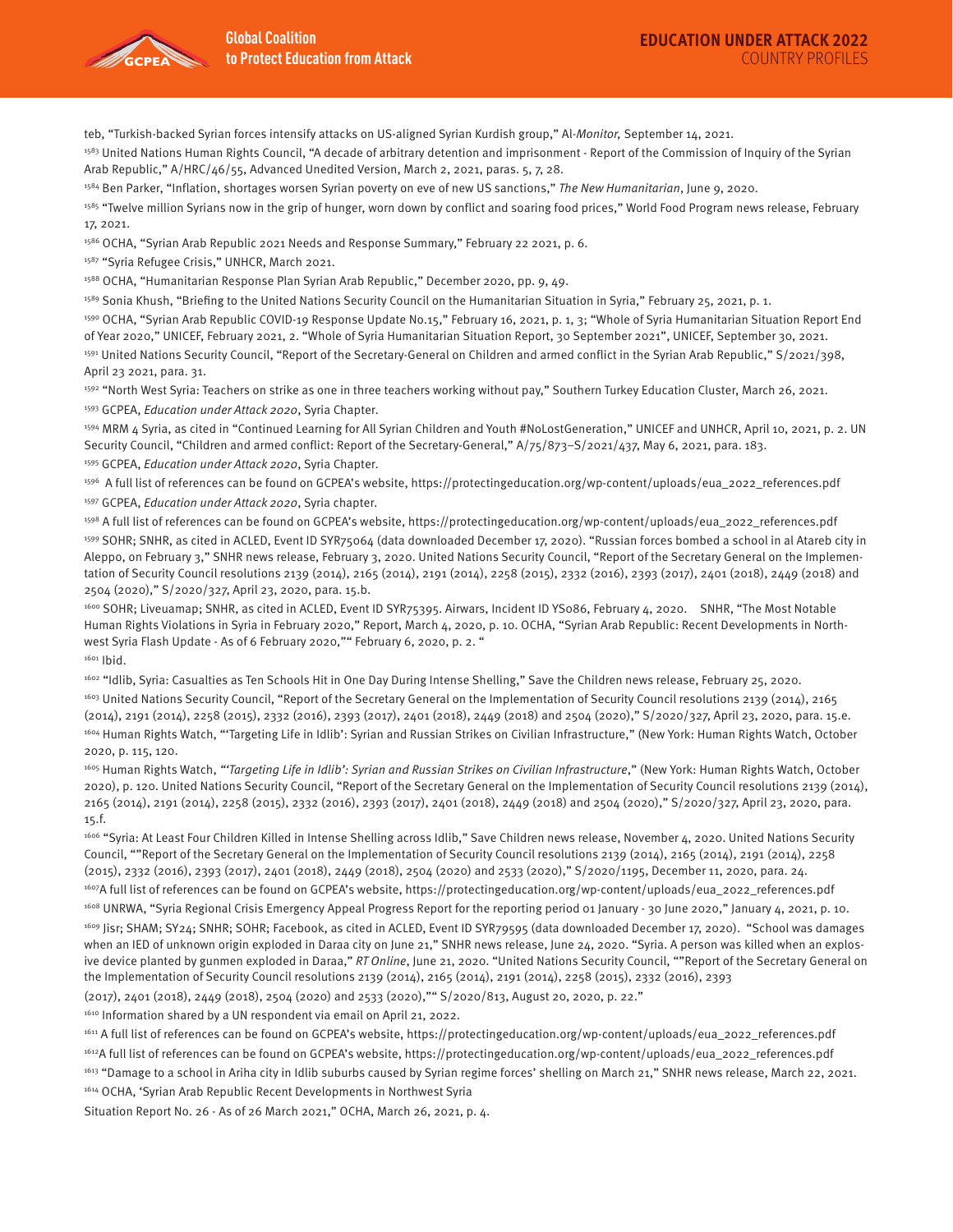

1615 UN General Assembly and Security Council, "Implementation of Security Council resolutions 2139 (2014), 2165 (2014), 2191 (2014), 2258 (2015), 2332 (2016), 2393 (2017), 2401 (2018), 2449 (2018), 2504 (2020), 2533 (2020) and 2585 (2021)", August 18, 2021.

<sup>1616</sup> "Damage to a school in S. Idlib governorate in Syrian regime shelling on July 3", SNHR, July 4, 2021.

1617 Liveuamap; SNHR; SOHR, as cited in ACLED, Event ID SYR92280.

1618 SOHR; SNHR; Liveuamap, as cited in ACLED, Event ID SYR93469. "School in S. Idlib governorate damaged by Syrian regime forces shelling on September 2", SNHR, September 2, 2021.

1619 UN General Assembly and Security Council, "Implementation of Security Council resolutions 2139 (2014), 2165 (2014), 2191 (2014), 2258 (2015), 2332 (2016), 2393 (2017), 2401 (2018), 2449 (2018), 2504 (2020), 2533 (2020) and 2585 (2021)", October 21, 2021.

1620 Liveuamap; Airwars; Facebook; SOHR; SNHR; Jisr as cited in ACLED, Event ID SYR95712.

"Syrian regime forces' bombing in S. Idlib caused varying degrees of damage to a number of vital facilities on October 20" SNHR news release, October 20, 2021."The Syrian Regime Committed a Massacre in Ariha, Killing 11 Syrian Citizens, Including Four Children, during the Constitutional Committee Meetings, to Shameful Silence from the United Nations", SNHR news release, October 28, 2021.

1621 SNHR; Liveuamap; SOHR, as cited in ACLED, Event ID SYR97146. "Assad forces and Russian militias target with laser-guided Krasnopol missiles a school in the village of Maarzaf and the outskirts of the village of Maarblit, south of Idlib", Liveuamap, December 13, 2021. "Attack whose source hasn't yet been identified took place near a school in S. Idlib on December 13", SNHR news release, December 13, 2021.

1622 United Nations Mine Action (UNMAS), Syria, March 2021.

1623 "ICRC Calls for Durable Solution to Weapons Contamination in Syria," ICRC news release, April 4, 2021.

<sup>1624</sup> "Displaced students from Syria's Afrin four years without schoolbooks", North Press Agency Syria, September 18, 2021.

1625 GCPEA, Education under Attack 2020, Syria chapter, p. 229

1626 "Denial of Education Robs Hundreds of Students' Future," Syrians for Truth and Justice, November 19, 2020.

Twitter, as cited in ACLED, Event ID SYR82132 (data downloaded December 17, 2020). "The SDF militia prevents high school students in Hasaka from entering their school and attacks them and school staff during their sit-in," Syria Times, September 13, 2020. "Syria: At Least Four Children Killed in Intense Shelling across Idlib," Save Children news release, November 4, 2020.

1627 United Nations Resident Coordinator and Humanitarian Coordinator in Syria, Imran Riza, and Regional Humanitarian Coordinator for the Syria Crisis, Kevin Kennedy – Joint Statement on safe access for students to sit final examinations," UN press release, June 19, 2020.

1628 "Denial of Education Robs Hundreds of Students' Future," Syrians for Truth and Justice, November 19, 2020.

<sup>1629</sup> Twitter, as cited in ACLED, Event ID SYR82132. "The SDF militia prevents high school students in Hasaka from entering their school and attacks them and school staff during their sit-in," Syria Times, September 13, 2020.

1630 A full list of references can be found on GCPEA's website, https://protectingeducation.org/wp-content/uploads/eua\_2022\_references.pdf

1631 United Nations Security Council, "Report of the Secretary General on the Implementation of Security Council resolutions 2139 (2014), 2165 (2014), 2191 (2014), 2258 (2015), 2332 (2016), 2393 (2017), 2401 (2018), 2449 (2018) and 2504 (2020)," S/2021/160, February 18, 2021, para. 23. Tessa Fox, "SDF militia forcibly conscripting teachers in Syria: Report," Al Jazeera, March 2, 2021. Mohammaed Hardan, "Authorities in northeast Syria struggle to impose Kurdish curriculum," Al-Monitor, February 25, 2021.

1632 "Persecution of Nearly 550 Teachers Arbitrarily Dismissed from Their Jobs for Refusing Forced Conscription in the Governorates of Raqqa, Deir Ez-Zour and Hasaka," SNHR news release, February 19, 2021.

<sup>1633</sup> United Nations Security Council, "Report of the Secretary General on the Implementation of Security Council resolutions 2139 (2014), 2165 (2014), 2191 (2014), 2258 (2015), 2332 (2016), 2393 (2017), 2401 (2018), 2449 (2018) and 2504 (2020)," S/2021/390, April 22, 2021, p. 23.

1634 "SDF arrested a number of teachers in al Derbasiya city in Hasaka suburbs on Jan 19," SNHR news release, January 20, 2021. Syrian Human Rights Committee, "Arrests and Releases in January 2021," February 8, 20201. "SDF arrested a number of teachers in al Derbasiya city in Hasaka suburbs on Jan 19," SNHR news release, January 21, 2021. "SDF arrests several students and teachers in Darbasiyah, north of Hasakah, what are the reasons?," Al Furat Media, January 20, 2021.

1635 "SNHR condemns the SDF's detention and assault of dozens of students following a protest in al Derbasiya city in Hasaka against the arrest of their teachers," SNHR news release, January 21, 2021. "SDF arrests several students and teachers in Darbasiyah, north of Hasakah, what are the reasons?" Al Furat Media. January 20, 2021.

1636 United Nations Security Council, "Report of the Secretary General on the Implementation of Security Council resolutions 2139 (2014), 2165 (2014), 2191 (2014), 2258 (2015), 2332 (2016), 2393 (2017), 2401 (2018), 2449 (2018) and 2504 (2020)," S/2021/160, February 18, 2021, para. 23. <sup>1637</sup> "SDF arrested a number of teachers in Amouda city in Hasaka suburbs on February 6," SNHR news release, February 7, 2021. Facebook; SHAM; SOHR; Liveuamap, as cited in ACLED, Event ID SYR87226.

1638 United Nations Security Council, "Report of the Secretary General on the Implementation of Security Council resolutions 2139 (2014), 2165 (2014), 2191 (2014), 2258 (2015), 2332 (2016), 2393 (2017), 2401 (2018), 2449 (2018) and 2504 (2020)," S/2021/390, April 22, 2021, p. 17. <sup>1639</sup> Facebook, as cited in ACLED, Event ID SYR93740. "Under the pretext of teaching the regime's curriculum... "SDF" arrests five teachers in Hasaka", Baladi News, August 7, 2021.

1640 "Persecution of Nearly 550 Teachers Arbitrarily Dismissed from Their Jobs for Refusing Forced Conscription in the Governorates of Raqqa, Deir Ez-Zour and Hasaka," SNHR news release, February 19, 2021.

1641 United Nations Security Council, "Report of the Secretary General on the Implementation of Security Council resolutions 2139 (2014), 2165 (2014), 2191 (2014), 2258 (2015), 2332 (2016), 2393 (2017), 2401 (2018), 2449 (2018) and 2504 (2020)," S/2021/583, June 17, 2021, para. 35.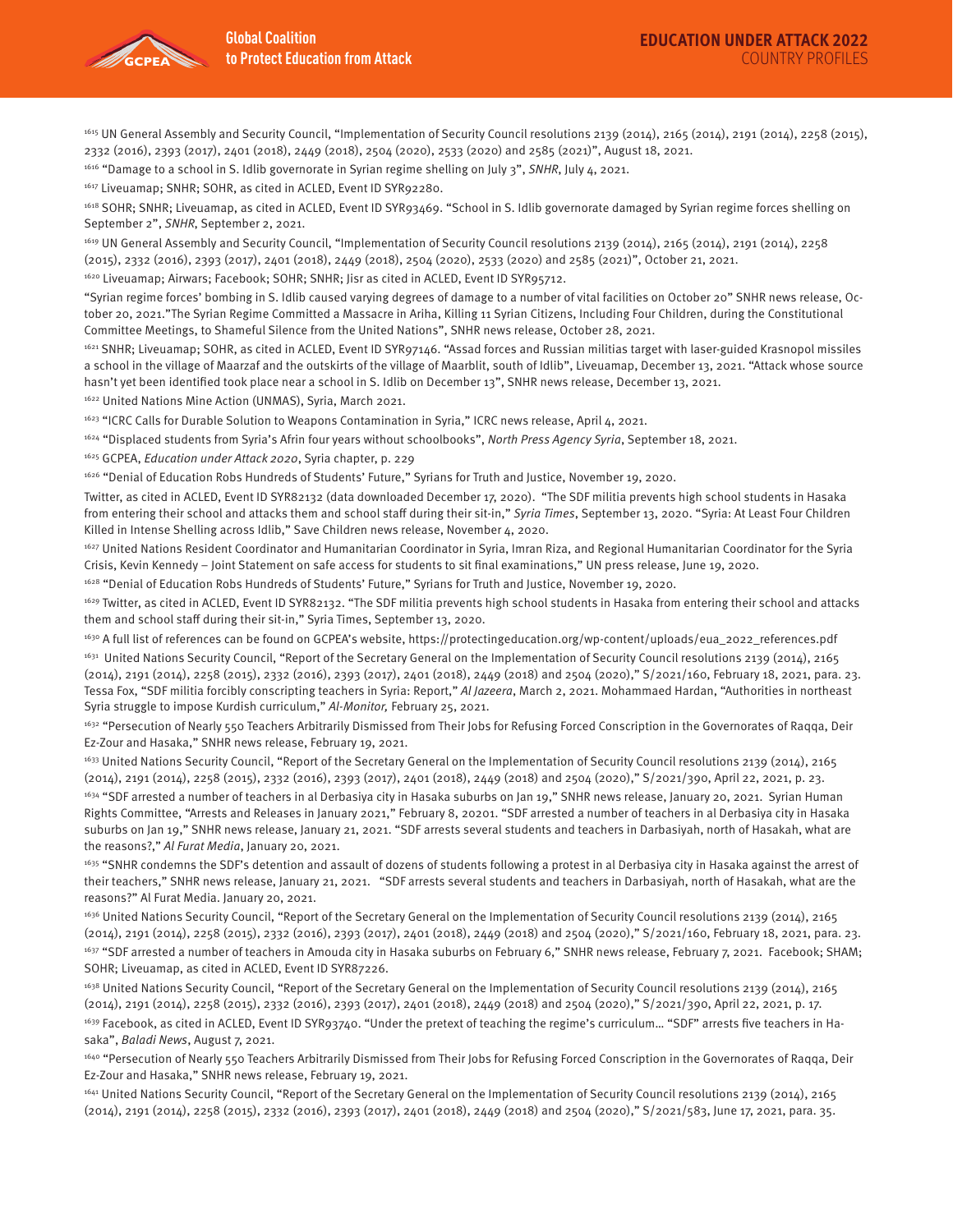

1642 SOHR, as cited in ACLED, Event ID SYR94573. "The co-chair of SDC, Riad Darar, told Al-Quds Al-Arabi: The "Self-Management" approaches are a Syrian experience that works to change the "Baath curriculum," Al Quds, September 19, 2021.

<sup>1643</sup> UN Security Council, "Report of the Secretary-General on children and armed conflict," A/74/845-S/2020/525, June 9, 2020, para. 178. 1644 GCPEA, Education under Attack 2020, Syria chapter.

1645 MRM 4 Syria, as cited in Continued Learning for All Syrian Children and Youth #NoLostGeneration," UNICEF and UNHCR, April 10, 2021, p. 2. 1646 United Nations Security Council, "Report of the Secretary-General on Children and armed conflict in the Syrian Arab Republic," S/2021/398, April 23, 2021, para. 49.

<sup>1647</sup> United Nations Human Rights Council, "A decade of arbitrary detention and imprisonment - Report of the Commission of Inquiry of the Syrian Arab Republic," A/HRC/46/55, March 2, 2021, paras. 5, 7, 28.

1648 United Nations Security Council, "Report of the Secretary-General on Children and armed conflict in the Syrian Arab Republic," S/2021/398, April 23 2021, para. 30.

<sup>1649</sup> Justice For Life (JFL) and Syrians for Truth and Justice (STJ), "Deir ez-Zor: Dozens Arbitrarily Arrested during SDF's "Deterrence of Terrorism" Campaign," Joint report, October 16, 2020, p. 7.

1650 SNHR, as cited in ACLED, Event ID SYR81986 (data downloaded December 17, 2020). "Syrian regime transforms a school of Ma'aret al Numan city in Idlib suburbs to a military headquarter on the International Day for the Protection of Education from Attacks," SNHR news release, September 12, 2020.

1651 Twitter, as cited in ACLED, Event ID SYR82132 (data downloaded December 17, 2020). "The SDF militia prevents high school students in Hasaka from entering their school and attacks them and school staff during their sit-in," Syria Times, September 13, 2020.

1652 Information shared by a UN respondent via email on April 21, 2022.

<sup>1653</sup> "Schools in Syria's Daraa turn into military barracks", North Press Agency Syria, October 5, 2021.

1654 GCPEA, Education under Attack 2020, Syria chapter.

1655 "An unknown- source shell fell near a university in Aleppo city, on January 12," SNHR news release, January 13, 2020.

1656 United Nations Security Council, "Report of the Secretary General on the Implementation of Security Council resolutions 2139 (2014), 2165 (2014), 2191 (2014), 2258 (2015), 2332 (2016), 2393 (2017), 2401 (2018), 2449 (2018) and 2504 (2020)," S/2020/327, April 23, 2020, p. 17. 1657 United Nations Security Council, "Report of the Secretary General on the Implementation of Security Council resolutions 2139 (2014), 2165 (2014), 2191 (2014), 2258 (2015), 2332 (2016), 2393 (2017), 2401 (2018), 2449 (2018) and 2504 (2020)," S/2020/327, April 23, 2020, p. 19. 1658 Facebook; SOHR, as cited in ACLED, Event ID SYR89026. "Body of the Syrian Salvation Govt's Minister of Higher Education found in Aleppo governorate on Apr 7, days after he was reported missing," SNHR news release, April 8, 2021. "Minister of Hayat Tahrir al-Sham found dead in Syria's

Idlib," North Press Agency, April 7, 2021.

1659 "Syrian regime forces bombed a school in al Bara town in Idlib suburbs on July 21, SNHR news release, July 21, 2021.

1660 Adrienne Fricke and Rahaf Safi, "Window of Hope: Sustaining education of health professionals in northwest Syria," Harvard Humanitarian Initiative, March 2021. <sup>1574</sup> Ben Hubbard, "Syria's Economy Collapses Even as Civil War Winds to a Close," The New York Times, June 15, 2020.

1575 "Idlib between September 2015 and May 2020: a timeline," International Crisis Group, May 15, 2020. "Additional Protocol to the Memorandum on Stabilization of the Situation in the Idlib De-Escalation Area," Ministry of Foreign Affairs of the Russian Federation, March 6, 2020.

1576 Dareen Khalifa and Noah Bonsey, "In Syria's Idlib, Washington's Chance to Reimagine Counter-terrorism," International Crisis Group commentary, February 3, 2021. "Humanitarian Situation Overview in Syria – Northwest Syria- November 2020," REACH, November 2020, p. 1.

1577 United Nations Office for the Coordination of Humanitarian Affairs, "Syrian Arab Republic: Developments in north-west Syria and Ras Al Ain – Tell Abiad: Situation Report No. 33 – November 2021", December 16, 2021. United Nations Office for the Coordination of Humanitarian Affairs. "Syrian Arab Republic: Developments in north-west Syria and Ras Al Ain- Tell Abaid – Situation Report No. 31 -September 2021", October 13, 2021. United Nations Office for the Coordination of Humanitarian Affairs, "Syrian Arab Republic: Developments in north-west Syria and Ras Al Ain – Tell Abiad – Situation Report No. 34 – December 2021", January 17, 2022.

1578 Human Rights Watch, World Report 2021: Events of 2020, (New York: Human Rights Watch, January 2021), Syria chapter. Human Rights Watch, World Report 2022: Events of 2021, (New York: Human Rights Watch, January 2022), Syria chapter.

1579 Human Rights Watch, "Targeting Life in Idlib': Syrian and Russian Strikes on Civilian Infrastructure," (New York: Human Rights Watch, October 2020), https://www.hrw.org/sites/default/files/media\_2020/10/syria1020\_web.pdf (accessed December 17, 2020), p. 111.

<sup>1580</sup> Sirwan Kajjo, "US-Backed SDF Targets IS Militants in Eastern Syria," Voice of America, December 27, 2020. "Syria: Shoring Up Raqqa's Shaky Recovery", International Crisis Group, November 18, 2021.

 $1581$  Muaz A., "The State of Syria: Q2 2020 - Q3 2020," ACLED, October 12, 2020.

<sup>1582</sup> Sirwan Kajjo, Fresh Clashes Erupt Between Kurdish, Government Forces in Northeast Syria," Voice of America, January 31, 2021. Khaled al-Khateb, "Turkish-backed Syrian forces intensify attacks on US-aligned Syrian Kurdish group," Al-Monitor, September 14, 2021.

1583 United Nations Human Rights Council, "A decade of arbitrary detention and imprisonment - Report of the Commission of Inquiry of the Syrian Arab Republic," A/HRC/46/55, Advanced Unedited Version, March 2, 2021, paras. 5, 7, 28.

1584 Ben Parker, "Inflation, shortages worsen Syrian poverty on eve of new US sanctions," The New Humanitarian, June 9, 2020.

<sup>1585</sup> "Twelve million Syrians now in the grip of hunger, worn down by conflict and soaring food prices," World Food Program news release, February 17, 2021.

1586 OCHA, "Syrian Arab Republic 2021 Needs and Response Summary," February 22 2021, p. 6.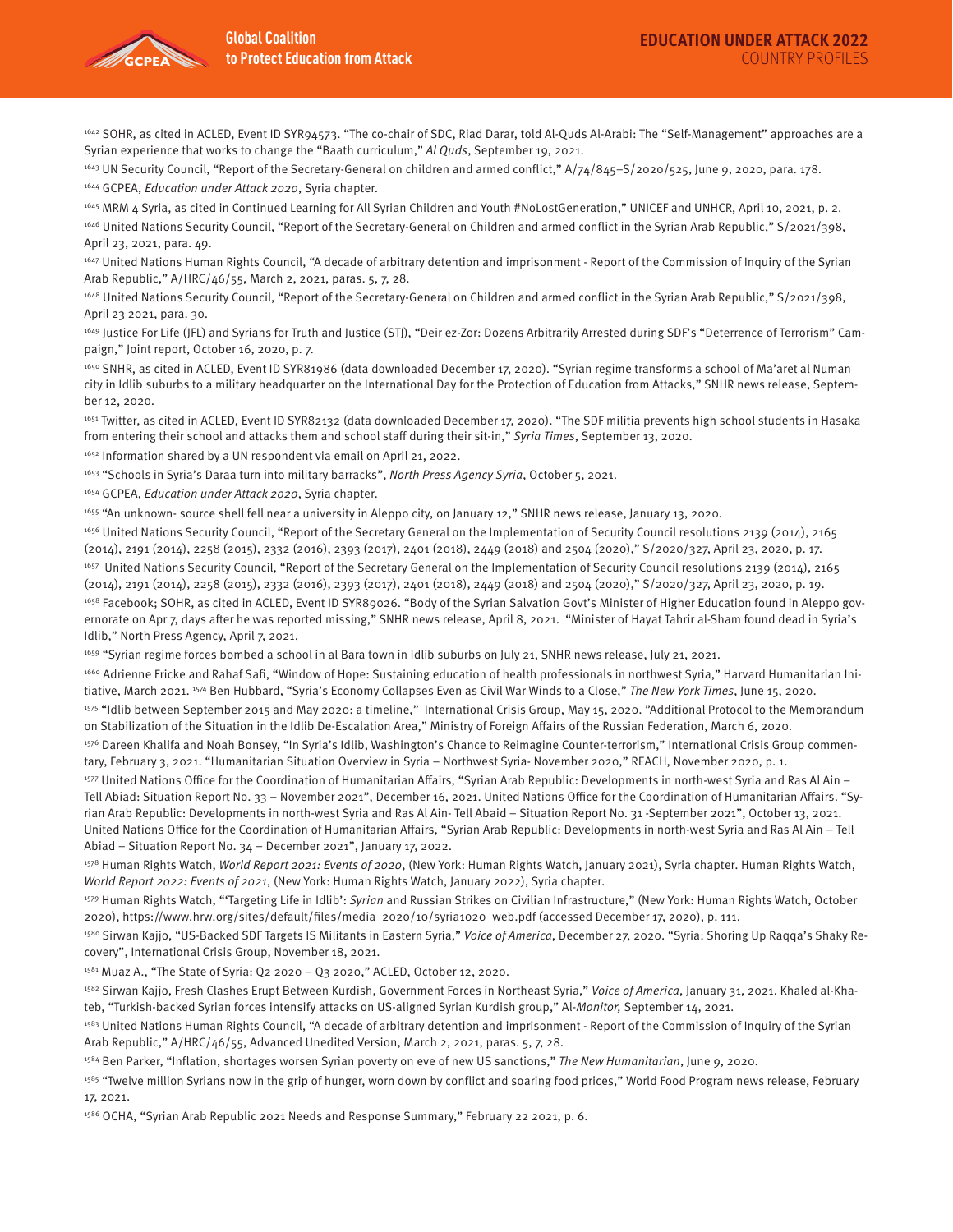

1587 "Syria Refugee Crisis," UNHCR, March 2021.

1588 OCHA, "Humanitarian Response Plan Syrian Arab Republic," December 2020, pp. 9, 49.

1589 Sonia Khush, "Briefing to the United Nations Security Council on the Humanitarian Situation in Syria," February 25, 2021, p. 1.

1590 OCHA, "Syrian Arab Republic COVID-19 Response Update No.15," February 16, 2021, p. 1, 3; "Whole of Syria Humanitarian Situation Report End of Year 2020," UNICEF, February 2021, 2. "Whole of Syria Humanitarian Situation Report, 30 September 2021", UNICEF, September 30, 2021. 1591 United Nations Security Council, "Report of the Secretary-General on Children and armed conflict in the Syrian Arab Republic," S/2021/398, April 23 2021, para. 31.

1592 "North West Syria: Teachers on strike as one in three teachers working without pay," Southern Turkey Education Cluster, March 26, 2021. 1593 GCPEA, Education under Attack 2020, Syria Chapter.

1594 MRM 4 Syria, as cited in "Continued Learning for All Syrian Children and Youth #NoLostGeneration," UNICEF and UNHCR, April 10, 2021, p. 2. UN Security Council, "Children and armed conflict: Report of the Secretary-General," A/75/873–S/2021/437, May 6, 2021, para. 183. 1595 GCPEA, Education under Attack 2020, Syria Chapter.

1596 A full list of references can be found on GCPEA's website, https://protectingeducation.org/wp-content/uploads/eua\_2022\_references.pdf 1597 GCPEA, Education under Attack 2020, Syria chapter.

1598 A full list of references can be found on GCPEA's website, https://protectingeducation.org/wp-content/uploads/eua\_2022\_references.pdf 1599 SOHR; SNHR, as cited in ACLED, Event ID SYR75064 (data downloaded December 17, 2020). "Russian forces bombed a school in al Atareb city in Aleppo, on February 3," SNHR news release, February 3, 2020. United Nations Security Council, "Report of the Secretary General on the Implementation of Security Council resolutions 2139 (2014), 2165 (2014), 2191 (2014), 2258 (2015), 2332 (2016), 2393 (2017), 2401 (2018), 2449 (2018) and 2504 (2020)," S/2020/327, April 23, 2020, para. 15.b.

1600 SOHR; Liveuamap; SNHR, as cited in ACLED, Event ID SYR75395. Airwars, Incident ID YS086, February 4, 2020. SNHR, "The Most Notable Human Rights Violations in Syria in February 2020," Report, March 4, 2020, p. 10. OCHA, "Syrian Arab Republic: Recent Developments in Northwest Syria Flash Update - As of 6 February 2020,"" February 6, 2020, p. 2. "

1601 Ibid.

1602 "Idlib, Syria: Casualties as Ten Schools Hit in One Day During Intense Shelling," Save the Children news release, February 25, 2020.

<sup>1603</sup> United Nations Security Council, "Report of the Secretary General on the Implementation of Security Council resolutions 2139 (2014), 2165 (2014), 2191 (2014), 2258 (2015), 2332 (2016), 2393 (2017), 2401 (2018), 2449 (2018) and 2504 (2020)," S/2020/327, April 23, 2020, para. 15.e. 1604 Human Rights Watch, "'Targeting Life in Idlib': Syrian and Russian Strikes on Civilian Infrastructure," (New York: Human Rights Watch, October 2020, p. 115, 120.

1605 Human Rights Watch, "'Targeting Life in Idlib': Syrian and Russian Strikes on Civilian Infrastructure," (New York: Human Rights Watch, October 2020), p. 120. United Nations Security Council, "Report of the Secretary General on the Implementation of Security Council resolutions 2139 (2014), 2165 (2014), 2191 (2014), 2258 (2015), 2332 (2016), 2393 (2017), 2401 (2018), 2449 (2018) and 2504 (2020)," S/2020/327, April 23, 2020, para. 15.f.

1606 "Syria: At Least Four Children Killed in Intense Shelling across Idlib," Save Children news release, November 4, 2020. United Nations Security Council, ""Report of the Secretary General on the Implementation of Security Council resolutions 2139 (2014), 2165 (2014), 2191 (2014), 2258 (2015), 2332 (2016), 2393 (2017), 2401 (2018), 2449 (2018), 2504 (2020) and 2533 (2020)," S/2020/1195, December 11, 2020, para. 24. 1607A full list of references can be found on GCPEA's website, https://protectingeducation.org/wp-content/uploads/eua\_2022\_references.pdf

<sup>1608</sup> UNRWA, "Syria Regional Crisis Emergency Appeal Progress Report for the reporting period 01 January - 30 June 2020," January 4, 2021, p. 10. 1609 Jisr; SHAM; SY24; SNHR; SOHR; Facebook, as cited in ACLED, Event ID SYR79595 (data downloaded December 17, 2020). "School was damages when an IED of unknown origin exploded in Daraa city on June 21," SNHR news release, June 24, 2020. "Syria. A person was killed when an explosive device planted by gunmen exploded in Daraa," RT Online, June 21, 2020. "United Nations Security Council, ""Report of the Secretary General on the Implementation of Security Council resolutions 2139 (2014), 2165 (2014), 2191 (2014), 2258 (2015), 2332 (2016), 2393

(2017), 2401 (2018), 2449 (2018), 2504 (2020) and 2533 (2020),"" S/2020/813, August 20, 2020, p. 22."

1610 Information shared by a UN respondent via email on April 21, 2022.

1611 A full list of references can be found on GCPEA's website, https://protectingeducation.org/wp-content/uploads/eua\_2022\_references.pdf

1612A full list of references can be found on GCPEA's website, https://protectingeducation.org/wp-content/uploads/eua\_2022\_references.pdf

<sup>1613</sup> "Damage to a school in Ariha city in Idlib suburbs caused by Syrian regime forces' shelling on March 21," SNHR news release, March 22, 2021.

1614 OCHA, 'Syrian Arab Republic Recent Developments in Northwest Syria

Situation Report No. 26 - As of 26 March 2021," OCHA, March 26, 2021, p. 4.

1615 UN General Assembly and Security Council, "Implementation of Security Council resolutions 2139 (2014), 2165 (2014), 2191 (2014), 2258 (2015), 2332 (2016), 2393 (2017), 2401 (2018), 2449 (2018), 2504 (2020), 2533 (2020) and 2585 (2021)", August 18, 2021.

<sup>1616</sup> "Damage to a school in S. Idlib governorate in Syrian regime shelling on July 3", SNHR, July 4, 2021.

1617 Liveuamap; SNHR; SOHR, as cited in ACLED, Event ID SYR92280.

1618 SOHR; SNHR; Liveuamap, as cited in ACLED, Event ID SYR93469. "School in S. Idlib governorate damaged by Syrian regime forces shelling on September 2", SNHR, September 2, 2021.

1619 UN General Assembly and Security Council, "Implementation of Security Council resolutions 2139 (2014), 2165 (2014), 2191 (2014), 2258 (2015), 2332 (2016), 2393 (2017), 2401 (2018), 2449 (2018), 2504 (2020), 2533 (2020) and 2585 (2021)", October 21, 2021.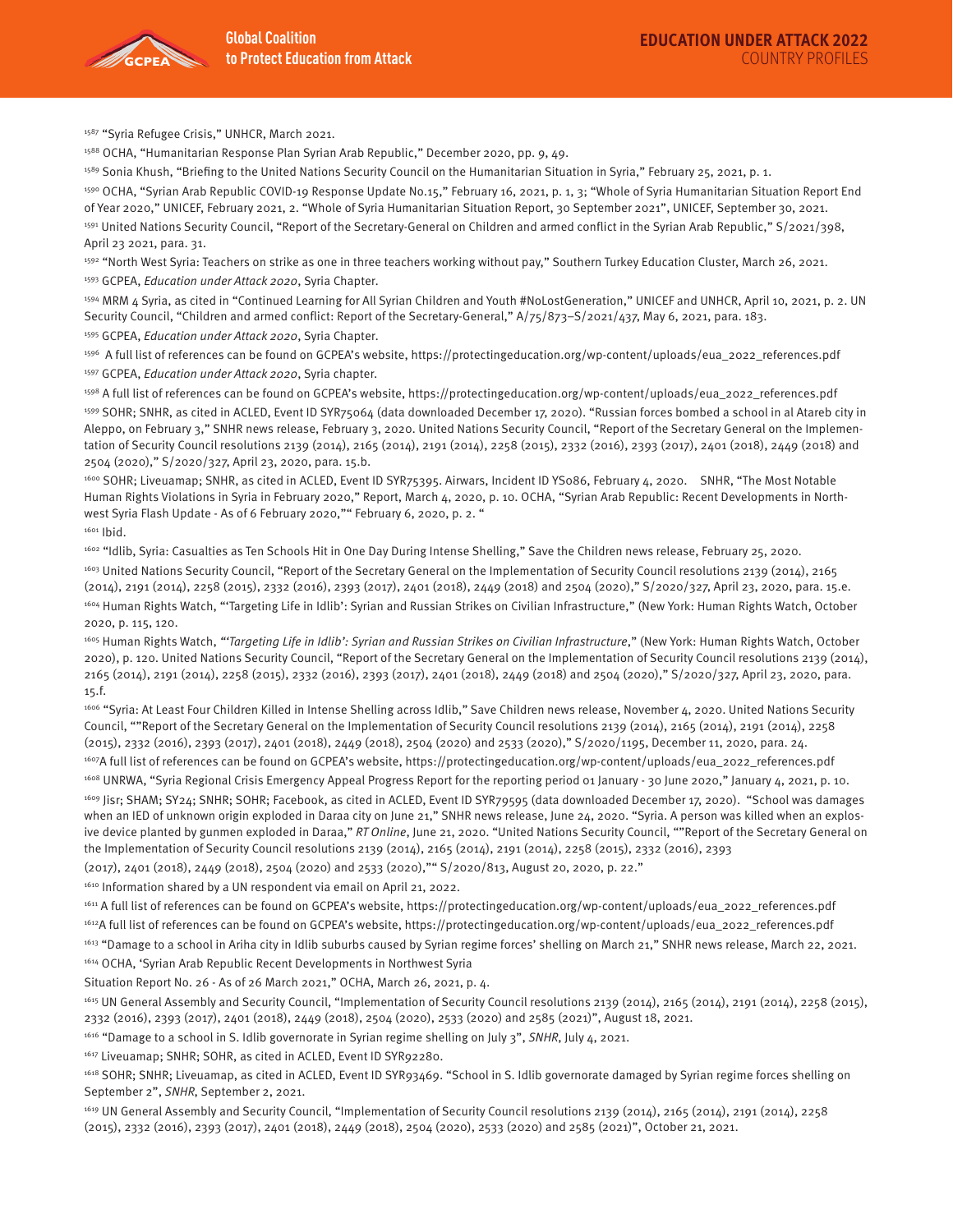1620 Liveuamap; Airwars; Facebook; SOHR; SNHR; Jisr as cited in ACLED, Event ID SYR95712.

"Syrian regime forces' bombing in S. Idlib caused varying degrees of damage to a number of vital facilities on October 20" SNHR news release, October 20, 2021."The Syrian Regime Committed a Massacre in Ariha, Killing 11 Syrian Citizens, Including Four Children, during the Constitutional Committee Meetings, to Shameful Silence from the United Nations", SNHR news release, October 28, 2021.

1621 SNHR; Liveuamap; SOHR, as cited in ACLED, Event ID SYR97146. "Assad forces and Russian militias target with laser-guided Krasnopol missiles a school in the village of Maarzaf and the outskirts of the village of Maarblit, south of Idlib", Liveuamap, December 13, 2021. "Attack whose source hasn't yet been identified took place near a school in S. Idlib on December 13", SNHR news release, December 13, 2021.

1622 United Nations Mine Action (UNMAS), Syria, March 2021.

1623 "ICRC Calls for Durable Solution to Weapons Contamination in Syria," ICRC news release, April 4, 2021.

<sup>1624</sup> "Displaced students from Syria's Afrin four years without schoolbooks", North Press Agency Syria, September 18, 2021.

1625 GCPEA, Education under Attack 2020, Syria chapter, p. 229

1626 "Denial of Education Robs Hundreds of Students' Future," Syrians for Truth and Justice, November 19, 2020.

Twitter, as cited in ACLED, Event ID SYR82132 (data downloaded December 17, 2020). "The SDF militia prevents high school students in Hasaka from entering their school and attacks them and school staff during their sit-in," Syria Times, September 13, 2020. "Syria: At Least Four Children Killed in Intense Shelling across Idlib," Save Children news release, November 4, 2020.

1627 United Nations Resident Coordinator and Humanitarian Coordinator in Syria, Imran Riza, and Regional Humanitarian Coordinator for the Syria Crisis, Kevin Kennedy – Joint Statement on safe access for students to sit final examinations," UN press release, June 19, 2020.

1628 "Denial of Education Robs Hundreds of Students' Future," Syrians for Truth and Justice, November 19, 2020.

<sup>1629</sup> Twitter, as cited in ACLED, Event ID SYR82132. "The SDF militia prevents high school students in Hasaka from entering their school and attacks them and school staff during their sit-in," Syria Times, September 13, 2020.

1630 A full list of references can be found on GCPEA's website, https://protectingeducation.org/wp-content/uploads/eua\_2022\_references.pdf

<sup>1631</sup> United Nations Security Council, "Report of the Secretary General on the Implementation of Security Council resolutions 2139 (2014), 2165 (2014), 2191 (2014), 2258 (2015), 2332 (2016), 2393 (2017), 2401 (2018), 2449 (2018) and 2504 (2020)," S/2021/160, February 18, 2021, para. 23. Tessa Fox, "SDF militia forcibly conscripting teachers in Syria: Report," Al Jazeera, March 2, 2021. Mohammaed Hardan, "Authorities in northeast Syria struggle to impose Kurdish curriculum," Al-Monitor, February 25, 2021.

1632 "Persecution of Nearly 550 Teachers Arbitrarily Dismissed from Their Jobs for Refusing Forced Conscription in the Governorates of Raqqa, Deir Ez-Zour and Hasaka," SNHR news release, February 19, 2021.

<sup>1633</sup> United Nations Security Council, "Report of the Secretary General on the Implementation of Security Council resolutions 2139 (2014), 2165 (2014), 2191 (2014), 2258 (2015), 2332 (2016), 2393 (2017), 2401 (2018), 2449 (2018) and 2504 (2020)," S/2021/390, April 22, 2021, p. 23.

<sup>1634</sup> "SDF arrested a number of teachers in al Derbasiya city in Hasaka suburbs on Jan 19," SNHR news release, January 20, 2021. Syrian Human Rights Committee, "Arrests and Releases in January 2021," February 8, 20201. "SDF arrested a number of teachers in al Derbasiya city in Hasaka suburbs on Jan 19," SNHR news release, January 21, 2021. "SDF arrests several students and teachers in Darbasiyah, north of Hasakah, what are the reasons?," Al Furat Media, January 20, 2021.

1635 "SNHR condemns the SDF's detention and assault of dozens of students following a protest in al Derbasiya city in Hasaka against the arrest of their teachers," SNHR news release, January 21, 2021. "SDF arrests several students and teachers in Darbasiyah, north of Hasakah, what are the reasons?" Al Furat Media. January 20, 2021.

<sup>1636</sup> United Nations Security Council, "Report of the Secretary General on the Implementation of Security Council resolutions 2139 (2014), 2165 (2014), 2191 (2014), 2258 (2015), 2332 (2016), 2393 (2017), 2401 (2018), 2449 (2018) and 2504 (2020)," S/2021/160, February 18, 2021, para. 23. <sup>1637</sup> "SDF arrested a number of teachers in Amouda city in Hasaka suburbs on February 6," SNHR news release, February 7, 2021. Facebook; SHAM; SOHR; Liveuamap, as cited in ACLED, Event ID SYR87226.

1638 United Nations Security Council, "Report of the Secretary General on the Implementation of Security Council resolutions 2139 (2014), 2165 (2014), 2191 (2014), 2258 (2015), 2332 (2016), 2393 (2017), 2401 (2018), 2449 (2018) and 2504 (2020)," S/2021/390, April 22, 2021, p. 17.

<sup>1639</sup> Facebook, as cited in ACLED, Event ID SYR93740. "Under the pretext of teaching the regime's curriculum... "SDF" arrests five teachers in Hasaka", Baladi News, August 7, 2021.

1640 "Persecution of Nearly 550 Teachers Arbitrarily Dismissed from Their Jobs for Refusing Forced Conscription in the Governorates of Raqqa, Deir Ez-Zour and Hasaka," SNHR news release, February 19, 2021.

<sup>1641</sup> United Nations Security Council, "Report of the Secretary General on the Implementation of Security Council resolutions 2139 (2014), 2165 (2014), 2191 (2014), 2258 (2015), 2332 (2016), 2393 (2017), 2401 (2018), 2449 (2018) and 2504 (2020)," S/2021/583, June 17, 2021, para. 35. 1642 SOHR, as cited in ACLED, Event ID SYR94573. "The co-chair of SDC, Riad Darar, told Al-Quds Al-Arabi: The "Self-Management" approaches are a Syrian experience that works to change the "Baath curriculum," Al Quds, September 19, 2021.

<sup>1643</sup> UN Security Council, "Report of the Secretary-General on children and armed conflict," A/74/845–S/2020/525, June 9, 2020, para. 178. 1644 GCPEA, Education under Attack 2020, Syria chapter.

1645 MRM 4 Syria, as cited in Continued Learning for All Syrian Children and Youth #NoLostGeneration," UNICEF and UNHCR, April 10, 2021, p. 2.

1646 United Nations Security Council, "Report of the Secretary-General on Children and armed conflict in the Syrian Arab Republic," S/2021/398, April 23, 2021, para. 49.

<sup>1647</sup> United Nations Human Rights Council, "A decade of arbitrary detention and imprisonment - Report of the Commission of Inquiry of the Syrian Arab Republic," A/HRC/46/55, March 2, 2021, paras. 5, 7, 28.

1648 United Nations Security Council, "Report of the Secretary-General on Children and armed conflict in the Syrian Arab Republic," S/2021/398,